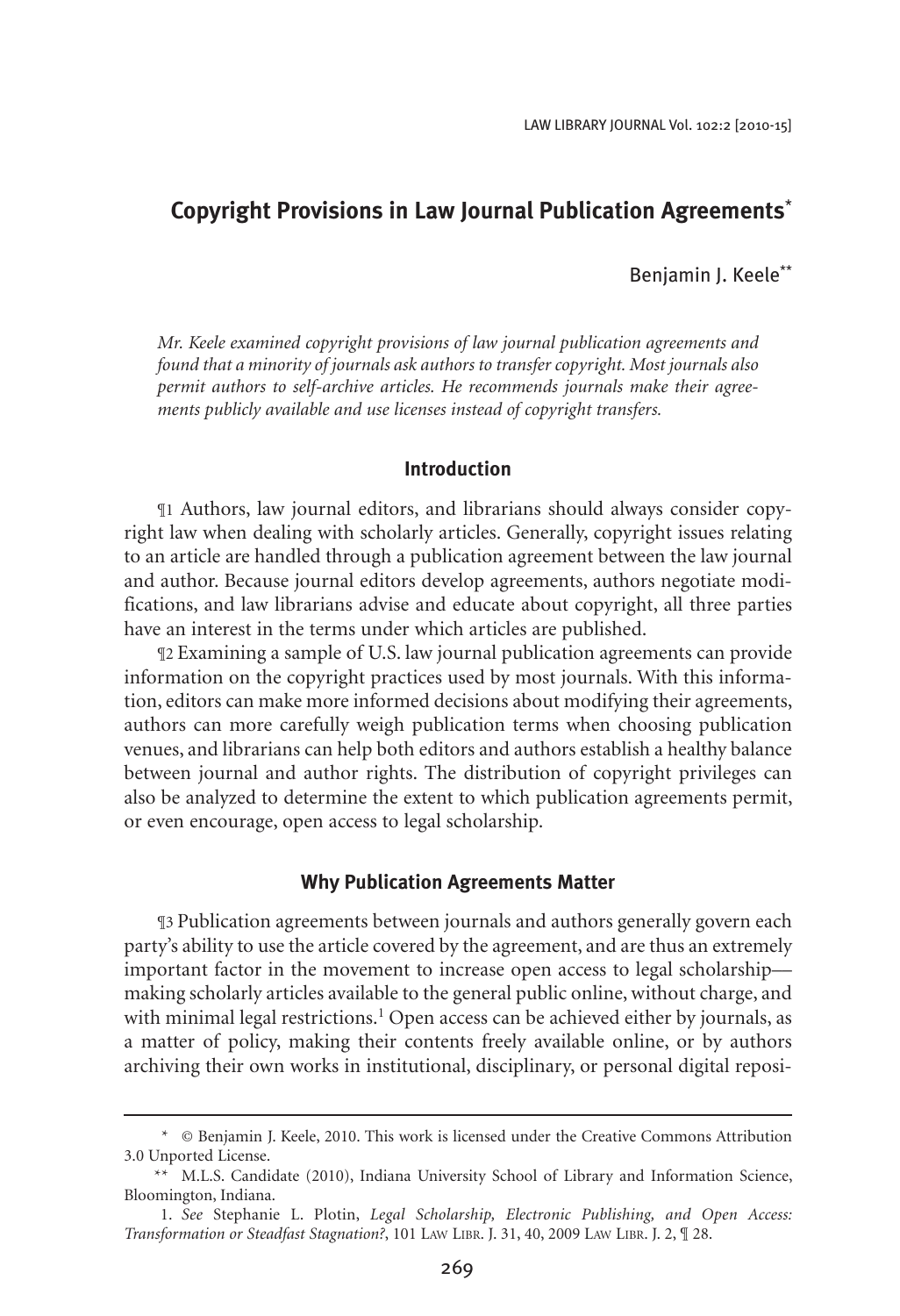tories.<sup>2</sup> Because publication agreements bind both the journal's and the author's use of an article, agreements can either facilitate or hinder open access.

¶4 Open access emerged from the confluence of two trends in scholarly publishing: increasing prices for journal subscriptions and the growing practice of the digital dissemination of scholarship.3 While the cost of subscriptions to law journals has never been as high as for other academic periodicals,<sup>4</sup> contracts between law journals and subscription databases such as Westlaw, LexisNexis, and HeinOnline have meant that most legal scholarship is available only in databases to which the general public does not have access. Law students and professors expect articles to be easily accessible online, and the general public can also benefit greatly from such access,<sup>5</sup> but this benefit is reduced when access to articles is subject to subscription fees. Assuming that open access to most law journal articles is desirable, do most publication agreements support or inhibit this goal?<sup>6</sup>

¶5 One widely publicized example of the ability of publication agreements to constrain open access was Dan Hunter's experience with the *California Law Review*. In 2003, the journal, with which Hunter had signed publication agreements that transferred copyright in his articles, ordered drafts of his articles removed from the Social Science Research Network (SSRN).<sup>7</sup> Hunter lost control of his academic work, and the journal, protecting its royalties from subscription databases (a major source of funding), had worked against open access to scholarship. After Hunter's protests, the *California Law Review* changed its copyright policy, further highlighting the importance of publication agreements and their effect on legal scholarship.

¶6 Just as agreements can give journals or authors control over which drafts of articles are made available and how costly access will be, they also determine who can have articles translated for readers in other countries, reprinted in anthologies or course packets, or migrated into new formats to help maintain long-term digital preservation. In sum, through copyright agreements, journals and authors structure the relationships between themselves, librarians, vendors, and readers for the foreseeable future.

#### **Trends Toward Author Rights and Open Access**

¶7 In the past, like many academic journals, law journals often required authors to transfer all their copyright rights, giving the journals exclusive control over articles. Lawrence Solum noted that this exclusive control was an obstacle to open

<sup>2.</sup> *See* Richard A. Danner, *Applying the Access Principle in Law: The Responsibilities of the Legal Scholar*, 35 Int'l J. Legal Info. 355, 379–80 (2007).

<sup>3.</sup> Michael W. Carroll, *The Movement for Open Access Law*, 10 Lewis & Clark L. Rev. 741, 749  $(2006)$ .

<sup>4.</sup> *See* Plotin, *supra* note 1, at 34, ¶ 8.

<sup>5.</sup> *See* Carroll, *supra* note 3, at 742–43 (presenting hypothetical scenario in which free access to legal scholarship is valuable).

<sup>6.</sup> See Plotin, *supra* note 1, at 40–45, ¶¶ 28–41, for a thorough discussion of the many factors advancing and resisting open access.

<sup>7.</sup> Dan Hunter, *Walled Gardens*, 62 Wash. & Lee L. Rev. 607, 608 (2005).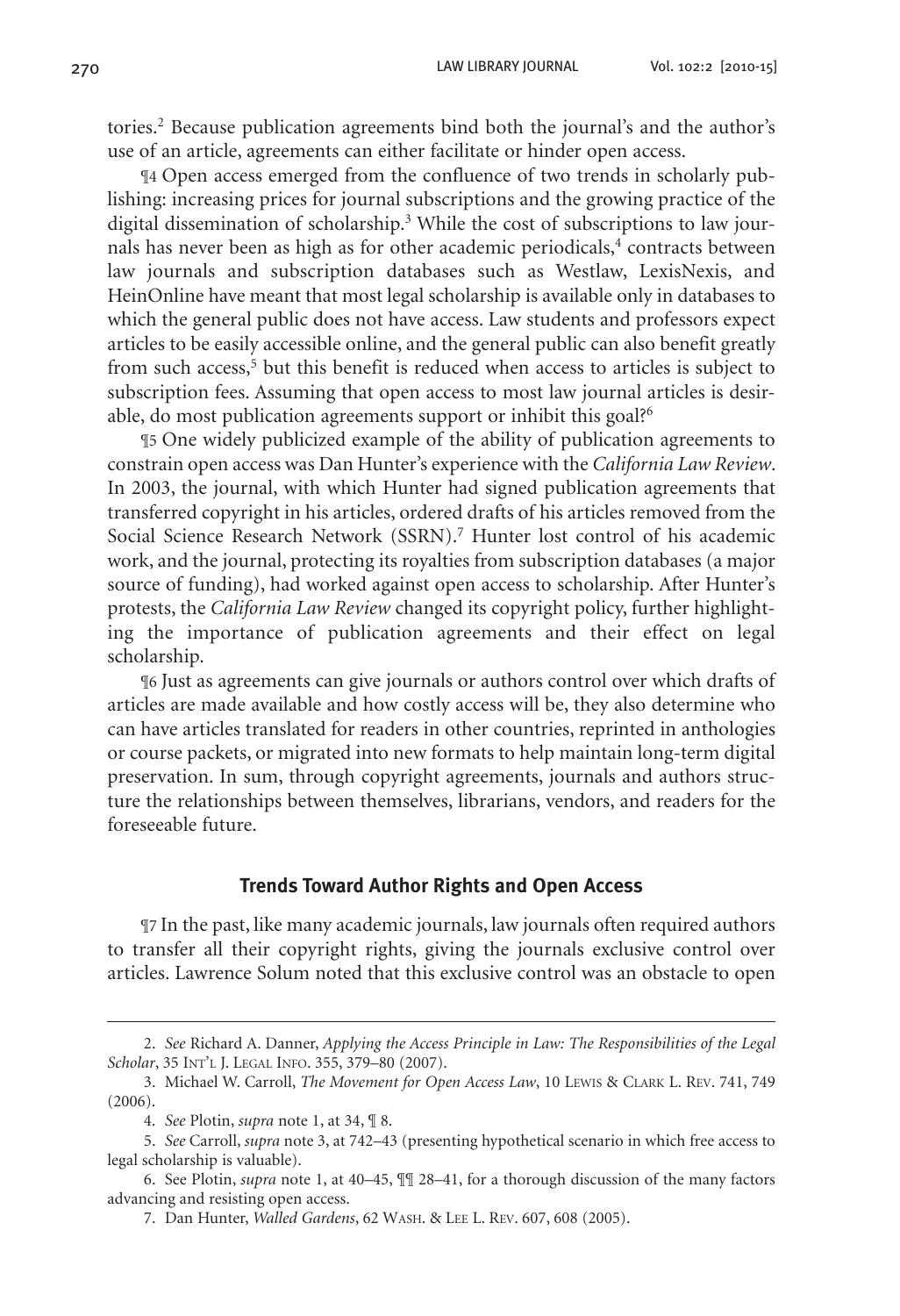access, because the transaction costs of obtaining permissions discouraged potential users.<sup>8</sup> In 1998, recognizing that complete copyright transfers granted journals more power than was necessary to efficiently publish their content, an Association of American Law Schools (AALS) committee produced a model publication agreement.<sup>9</sup> The chair of the committee, Marci Hamilton, explained the process behind the model agreement by listing four presuppositions of the committee underlying the agreement's provisions: (1) articles should never be works-for-hire, depriving scholars of any copyright interest; (2) authors should not publish the same work in competing venues within one or two years after first publication; (3) provision should be made for disseminating articles to other audiences and in other forms; and (4) the educational mission of student-edited law journals' means their articles should be available for noncommercial use.10

¶8 The AALS agreement leaves copyright with the author and gives the journal an exclusive license for one year, after which the license is nonexclusive. Although drafted when the open access movement was just beginning to influence the dissemination of legal scholarship, the agreement was prescient in providing that authors may self-archive online (although it is unclear if third-party sites are under the author's "effective control" as required by the agreement), provided that original publication is acknowledged. The agreement also permits educational, noncommercial reproduction of articles, making it much easier for teachers to legally distribute material for class reading.

¶9 In 2005, the Open Access Law Program, a joint venture of Creative Commons and Science Commons, issued an Open Access Law Model Publication Agreement.11 While the AALS agreement emphasizes permitting educational uses, the Open Access Law Program's agreement focuses on self-archiving, explicitly stating that posting drafts online does not constitute prior publication and committing the journal to giving the author a digital copy of the published article. Creative Commons licenses, $12$  which did not exist at the time the AALS agreement was drafted, are included as options for journals to allow and authors to select. The Open Access Law Program also developed four principles that journals can publicly adopt. The principles call for journals to require no more than a temporary exclusive license, permit authors to use Creative Commons licenses, provide digital copies of articles to authors for self-archiving, and post their publication agreements online. Authors are required to attribute original publication to the journal, unless the journal omits this requirement.<sup>13</sup>

<sup>8.</sup> *See* Lawrence B. Solum, *Download It While It's Hot: Open Access and Legal Scholarship*, 10 Lewis & Clark L. Rev. 841, 848–49 (2006).

<sup>9.</sup> Model Author/Journal Agreement, attachment to Memorandum from Bari Burke, Ass'n of Am. Law Sch., to Deans of Member & Fee-Paid Sch. (May 18, 1998), *available at* http://www.aals.org/ deansmemos/98-24.html.

<sup>10.</sup> Marci A. Hamilton, Why a Model Author/Journal Agreement?, attachment to Memorandum from Bari Burke, *supra* note 9*.*

<sup>11.</sup> Sci. Commons, Open Access Law: Publication Agreement, http://sciencecommons.org/ projects/publishing/oalaw/oalawpublication (last visited Jan. 21, 2010).

<sup>12.</sup> Creative Commons, License Your Work, http://creativecommons.org/choose (last visited Jan. 21, 2010).

<sup>13.</sup> *See* Sci. Commons, Open Access Law: Principles, http://sciencecommons.org/projects/ publishing/oalaw/principles (last visited Jan. 21, 2010).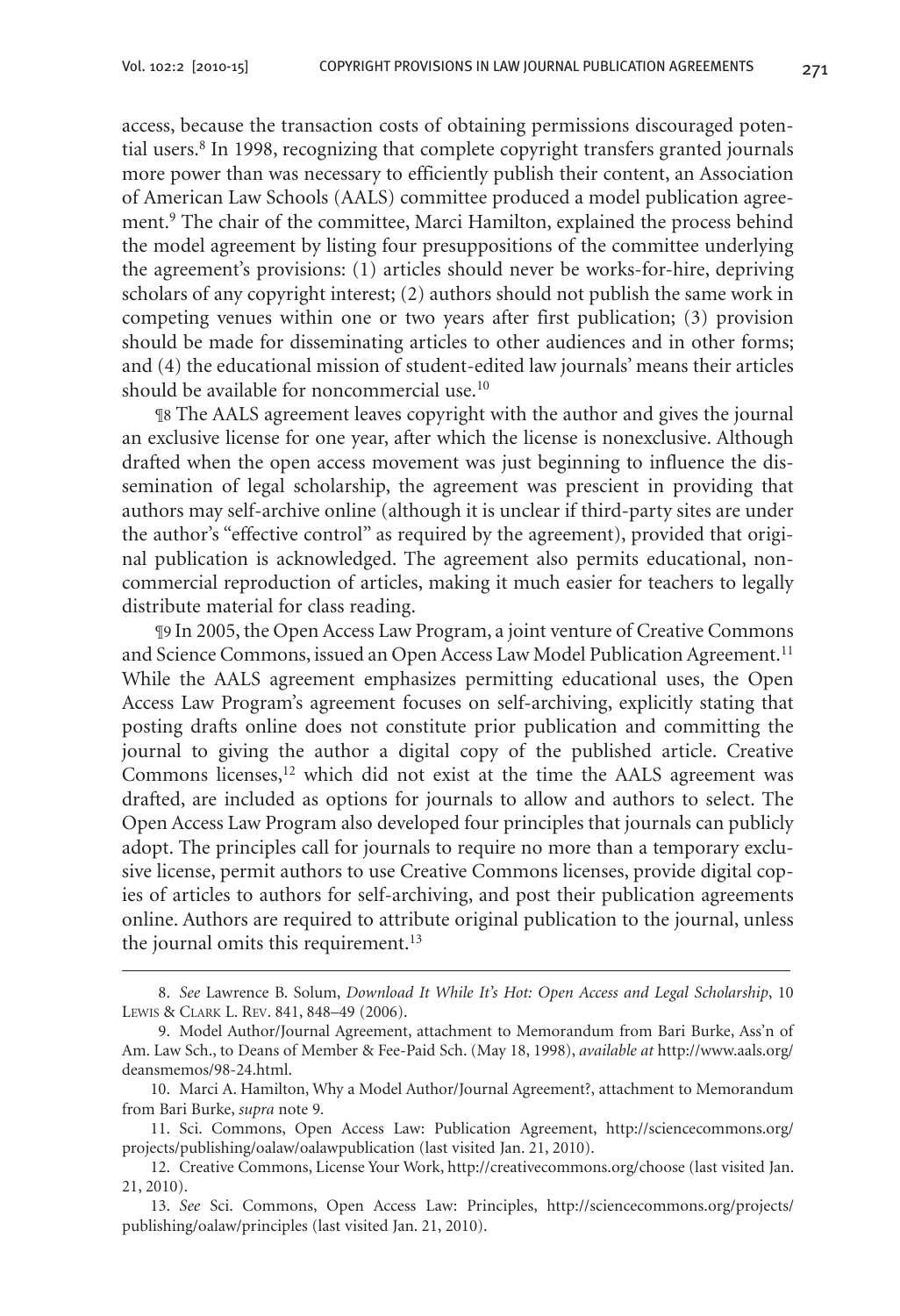¶10 Authors also have the option of negotiating different copyright provisions before signing the publication agreement. The Scholarly Publishing and Academic Resources Coalition (SPARC) has developed a publication addendum that (with publisher assent) supersedes contrary copyright agreement provisions to ensure that authors can self-archive, make derivative works, and reproduce for noncommercial purposes as long as the original publication is credited.<sup>14</sup> Some law journals have accepted the SPARC addendum,<sup>15</sup> and several journal editors responding to my requests for publication agreements noted that they often negotiate with authors on copyright terms. Legal scholars and librarians have become more aware of the importance of retaining crucial rights to their articles, and tools have been created to help preserve authors' rights. But how many law journals have embraced the trend toward author rights and open access?

¶11 Several authors have examined the extent of law journals' shift from copyright transfers to nonexclusive rights. Richard Danner notes that the popularity of SSRN and Berkeley Electronic Press's repositories indicates that journals "are comfortable with a culture that both allows and encourages authors to assume some of the responsibility for disseminating their works."16 This observation comes with a caveat, though: "It is difficult to know how many journals actually allow broad selfposting in their author publication agreements."17 Carol Parker, in her article on self-archiving in open access institutional repositories, claims that as awareness of open access increases among authors and editors, "a growing number of law journal editors are reviewing journal publication agreements to ensure that they do not needlessly demand exclusive rights, even for a limited period of time."18

¶12 A study of law journals' copyright policies, published before the Danner and Parker articles, was not optimistic about open access. In 2004, Hunter surveyed the general law reviews of American Bar Association (ABA)-accredited law schools. From the sixty-five journals that disclosed their policies on self-archiving, Hunter found that thirty had no set policy or went on a case-by-case basis, twenty-six permitted self-archiving in some form, and nine prohibited self-archiving.19 Hunter suggests that law journals, especially the top-ranked ones, feared that open access archiving would adversely affect their royalties from database providers. Even some of the journals that permitted self-archiving imposed conditions, such as embargo periods, removal of drafts after publication, or not using the published, definitive version.20 On the whole, Hunter writes, "the fact remains that the majority of law reviews that responded to the survey do not allow open-access archiving, have yet to develop a policy on archiving, or claim to allow archiving but only in a way that effectively negates the public benefit of open-access archiving."21

<sup>14.</sup> *See* Scholarly Publ'g & Academic Res. Coal., Addendum to Publication Agreement, http:// www.arl.org/sparc/author/Access-Reuse\_Addendum\_HTML.shtml (last visited Jan. 21, 2010).

<sup>15.</sup> Carol A. Parker, *Institutional Repositories and the Principle of Open Access: Changing the Way We Think About Legal Scholarship*, 37 N.M. L. Rev. 431, 471 (2007).

<sup>16.</sup> Danner, *supra* note 2, at 384.

<sup>17.</sup> *Id*.

<sup>18.</sup> Parker, *supra* note 15, at 471.

<sup>19.</sup> Hunter, *supra* note 7, at 629.

<sup>20.</sup> *See id.* at 630–31.

<sup>21.</sup> *Id.* at 631.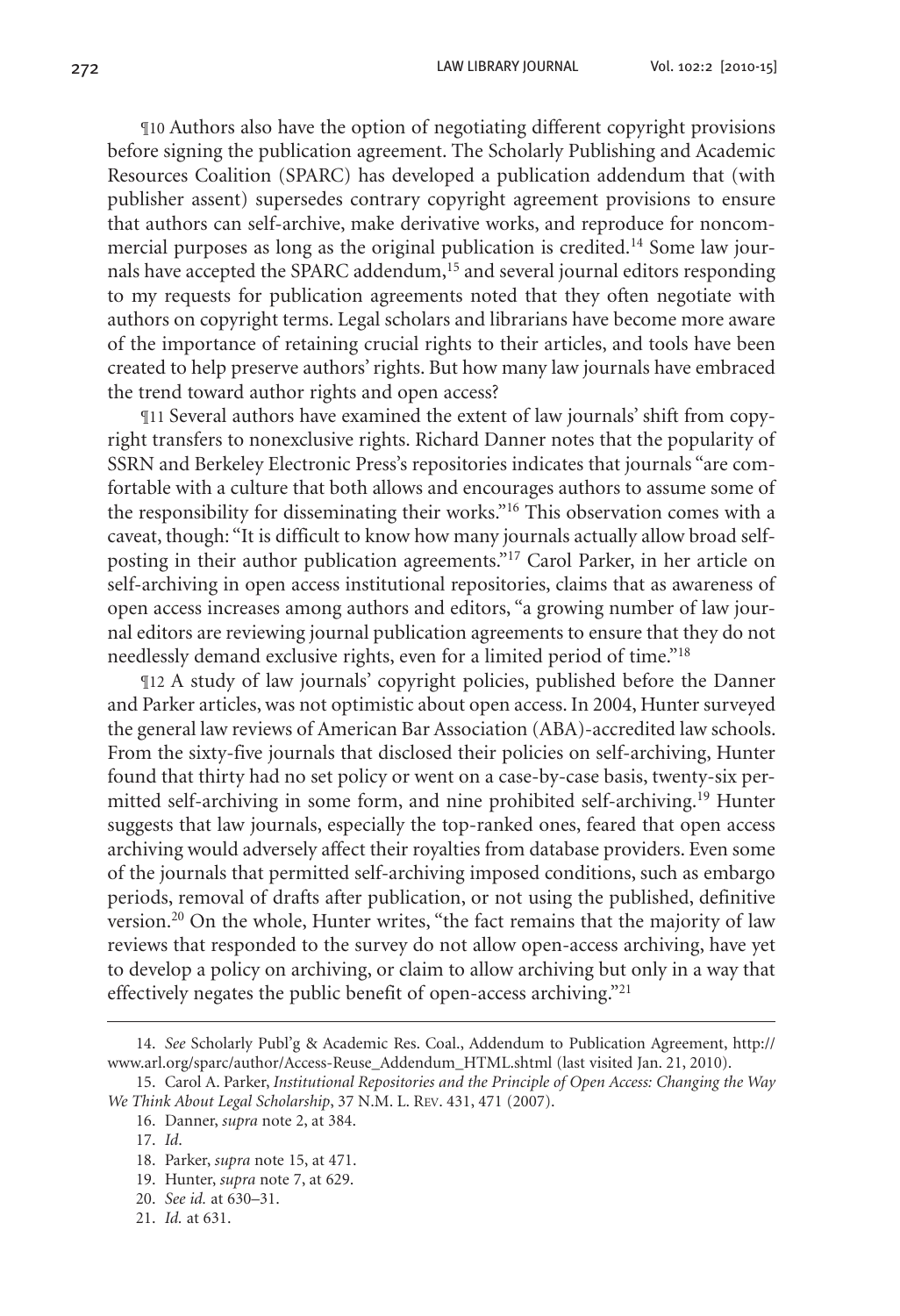¶13 A more recent study gives some reason to be optimistic about journal policies. Plotin examined the copyright policies (often contained in publication agreements) of the top twenty law journals in the ISI Journal Citation Reports. She found that "while traditional law reviews may contain copyright restrictions for future uses, many have become open-access journals" and that several journals only required nonexclusive licenses from authors, thereby permitting authors to selfarchive their articles.<sup>22</sup> Perhaps the arguments for open access and authors' rights have more widely influenced law journals since Hunter's study.

## **Examination of Publication Agreements**

## Methodology

¶14 Hunter's study surveyed the main law journals of every ABA-accredited law school. Plotin looked at the copyright and open access policies of the twenty mostcited journals according to the ISI Journal Citation Reports.23 Following in the vein of Coleman's study of library and information journals, $24$  my study focused on publication agreements. Using the Washington and Lee law journal rankings,  $^{25}$  I made a list of the top-200 ranked U.S. law journals, regardless of whether the journals were general or specialized, student-edited or peer-reviewed.<sup>26</sup> In August and November 2009, each journal's web site was examined for a copy of its publication agreement. I did not exhaustively search each web site, but checked the two sections most likely to contain an agreement: the "About Us" and "Submissions" sections. If an agreement was found, I downloaded it and did not contact the journal. If no agreement was found, I e-mailed the journal at the address listed on its web site. Forty-nine agreements were collected in August, and twenty-nine more were obtained in November.

¶15 Of the 200 journals, only fourteen (7%) had agreements available on their web sites. Seventy-one journals (35.5%) responded to my e-mails with their agreements (some by indicating that their agreements were online in a part of the web site I had not seen); seven (3.5%) said their agreements were in the process of being

24. Anita Coleman, *Self-Archiving and the Copyright Transfer Agreements of ISI-Ranked Library and Information Science Journals*, 58 J. Am. Soc'y for Info. Sci. & Tech. 286 (2007).

<sup>22.</sup> *See* Plotin, *supra* note 1, at 50, ¶ 50.

<sup>23.</sup> *Id*. at 45, ¶ 42. Plotin's study included *Harvard Law Review*, *Columbia Law Review*, *UCLA Law Review*, *Texas Law Review*, *Yale Law Journal*, *University of Pennsylvania Law Review*, *California Law Review*, *Stanford Law Review*, *Cornell Law Review*, *Virginia Law Review*, *Georgetown Law Journal*, *Michigan Law Review*, *Journal of Legal Studies*, *Minnesota Law Review*, *Northwestern University Law Review*, *Vanderbilt Law Review*, *New York University Law Review*, *University of Chicago Law Review*, *Harvard Environmental Law Review*, and *Law and Human Behavior*. *Id*. at 45 n.115. My sample contains agreements from twelve of these journals. Only *Law and Human Behavior* was not in the set of journals I contacted.

<sup>25.</sup> Washington & Lee Univ. Sch. of Law, Law Journals: Submissions and Ranking, http://lawlib .wlu.edu/LJ (last visited Jan. 21, 2010). The rankings are based on citation counts. The methodology is explained at Washington & Lee Univ. Sch. of Law, Law Journals: Submissions and Ranking Introduction, http://lawlib.wlu.edu/LJ/method.asp (last visited Jan. 21, 2010).

<sup>26.</sup> My original study was of the top 100 journals; the number was increased to 200 and a second round of requests was sent to all journals in order to obtain more responses.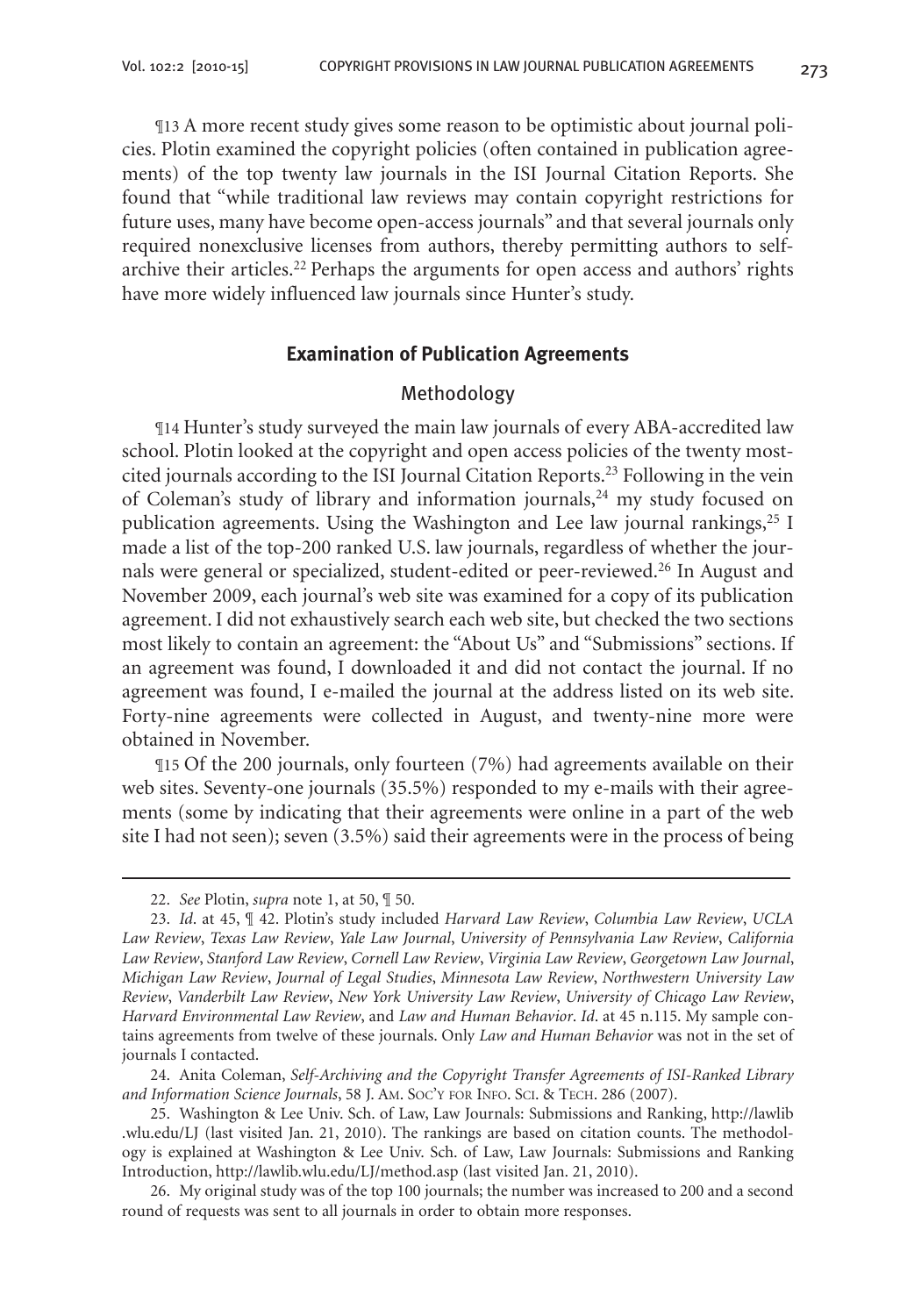revised, and four (2%) declined to provide their agreements, stating that they were only given to authors. Two journals indicated that they did not ask authors to sign a publication agreement. In the end, after searching journal web sites and e-mailing journals, I obtained publication agreements from seventy-eight (39%) of the top 200 U.S. law journals.

¶16 Of the journals for which I obtained agreements, sixty-six (84.6%) were student-edited; the other twelve were peer-reviewed. Forty-two (53.8%) were general law journals while thirty-six (46.2%) were specialized. The higher-ranked journals were somewhat more represented. Twenty-two (28.2%) journals were in the top quarter (ranks 1–50) of the Washington and Lee rankings, twenty-nine (37.1%) were ranked 51–100, seventeen (21.7%) were ranked 101–150, and ten (12.8%) were ranked 151–200.

¶17 I examined each publication agreement and noted whether it asked for a transfer of copyright, an exclusive license, or a nonexclusive license; the term of the exclusive license (all copyright transfers and nonexclusive licenses were for the duration of copyright); whether self-archiving by the author in SSRN, an institutional repository, or any other web site was permitted; and whether self-archiving was limited by an embargo or conditioned on attributing first publication to the journal. While some editors indicated that other journals published by the same school or publisher used identical publication agreements, I chose to only report what I found in agreements I actually examined. A list of the journals I contacted and which agreements were included in this study can be found in the appendix.

### Findings

¶18 The findings regarding what type of license the publication agreements request are presented in table 1. Copyright transfer was the least common practice. Only seventeen journals (21.9%) asked authors for their copyright. Twenty-six journals (33.3%) requested an exclusive license of some sort. Most of the exclusive licenses were temporary. Slightly under half (35, or 44.8%) of the publication agreements asked for a nonexclusive license. One journal took the unusual approach of giving authors a choice between transferring copyright and merely granting a nonexclusive license. Since that agreement would allow an author to choose a nonexclusive license, I categorized it as a nonexclusive agreement. This sample of agreements suggests that nonexclusive licenses may now be much more prevalent than copyright transfers, and somewhat more common than exclusive (usually temporary) licenses. Of course, this study had some limitations. The

| License Categories, Student-edited or Peer-reviewed |                              |                             |                                |                                    |                                       |
|-----------------------------------------------------|------------------------------|-----------------------------|--------------------------------|------------------------------------|---------------------------------------|
| <b>Type of Journal</b>                              | Copyright<br><b>Transfer</b> | <b>Exclusive</b><br>License | <b>Nonexclusive</b><br>License | Self-archiving<br><b>Permitted</b> | <b>Attribution</b><br><b>Required</b> |
| Student-edited                                      | 11                           | 24                          | 31                             | 61                                 | 61                                    |
| Peer-reviewed                                       | 6                            | $\overline{2}$              | 4                              | 12                                 | 10                                    |
| <b>Total</b>                                        | 17                           | 26                          | 35                             | 73                                 | 71                                    |

### **Table 1**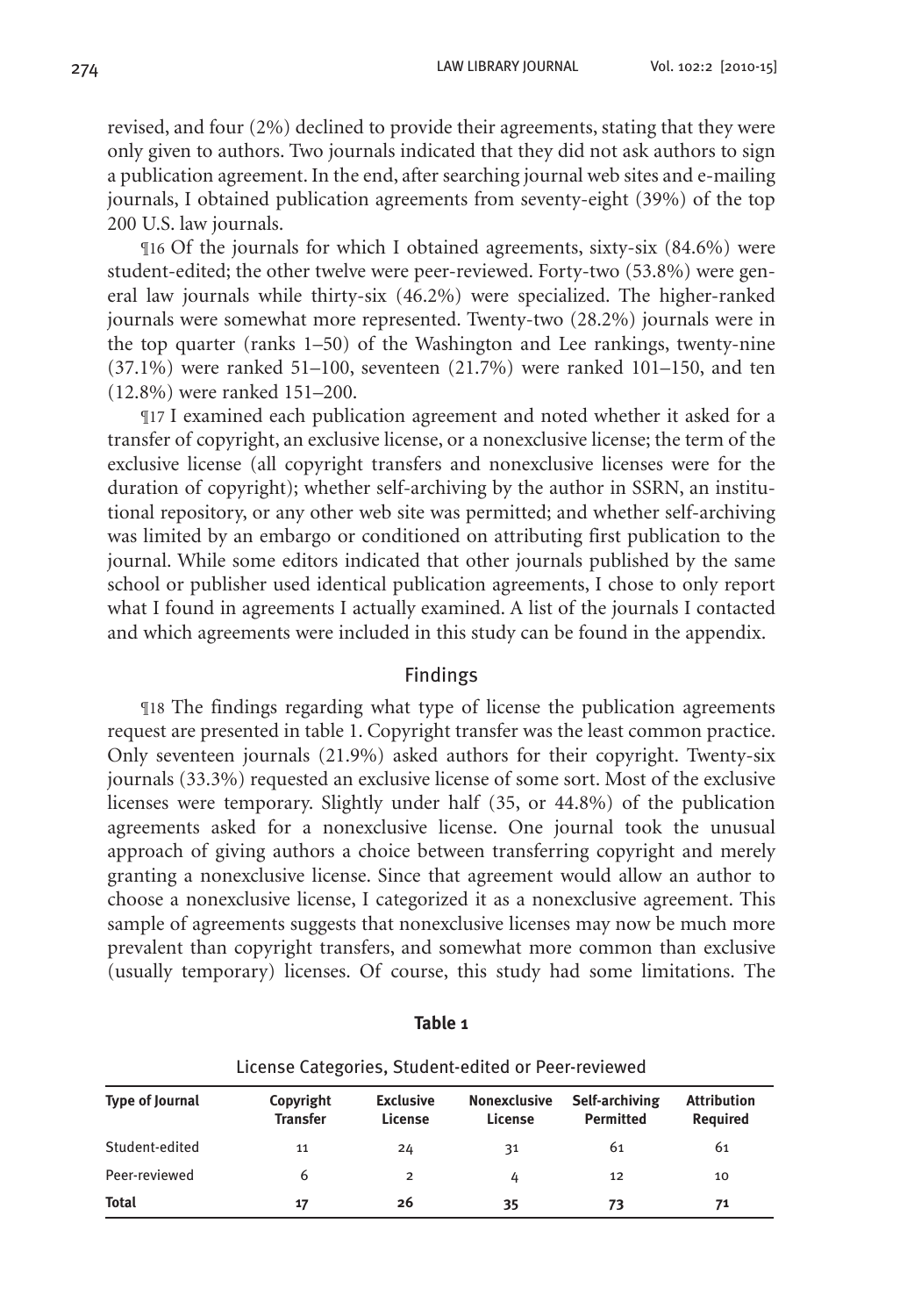sample could be biased in that journals willing to disclose or put their publication agreements online may also be more likely to require nonexclusive licenses. The percentages of each type of license changed only slightly when the twenty-nine agreements obtained in November were added to the forty-nine gathered in August, indicating that the sample is reasonably representative of the journals willing to disclose their agreements. While I strove to be thorough and consistent, I coded the agreements myself, so human error in reading the agreements and recording the results could have affected the findings.

¶19 In other academic disciplines in which articles are peer-reviewed and published in journals managed by corporate publishing conglomerates and university presses, copyright transfers are more common.<sup>27</sup> Twelve of the agreements I collected were from peer-reviewed journals. These twelve peer-reviewed journals were published by eight different publishers: the University of California Press (one journal), the University of Chicago Press (three), Wiley-Blackwell (two), the American Bar Association (ABA) (two), and four law schools that each published one journal. The university presses and Wiley-Blackwell required copyright transfers, while the ABA and law schools did not. This would seem to support the notion that university and corporate presses generally tend to require copyright transfers, but with only three such publishers in the sample it would be hasty to draw that conclusion. Further comparison of the copyright practices of law school-published journals with university and corporate presses would be interesting.

¶20 The sample of agreements indicates that most journals permit self-archiving, regardless of peer-review, or even copyright license requested. Seventy-three (93.5%) of the copyright agreements specifically authorize self-archiving or provide for nonexclusive licenses and are silent about self-archiving. The five agreements that did not authorize self-archiving specifically reserved electronic publication rights to the journal, took exclusive rights and did not grant back self-archiving rights to the author or, in the case of one journal, permitted the author to post drafts online, but then mandated their removal before final publication of the article.

¶21 Most agreements imposed some sort of condition on self-archiving. By far the most common condition was attribution of first publication to the journal. Of the seventy-three journals that permitted self-archiving, only four did not have this term in their publication agreements. Some journals took further steps to protect their brand. In addition to requiring original attribution, some journals asked authors to take down pre-publication drafts and replace them with the definitive version once it has been published. The motivation behind this policy is presumably to avoid confusion between a rough draft and the cite-checked, edited, definitive version.28 Some journals only permitted the final, published version to be

<sup>27.</sup> *See* Elizabeth Gadd, Charles Oppenheim, & Steve Probets, *RoMEO Studies 4: An Analysis of*  Journal Publishers' Copyright Agreements, 16 LEARNED PUBL'G 293, 295 (2003).

<sup>28.</sup> Univ. of Chicago Press, Guidelines for Journal Authors' Rights, http://www.journals.uchicago .edu/page/rights.html (last visited Jan. 21, 2010) ("To avoid citation confusion, we discourage online posting of pre-prints and working papers. If you choose to submit a pre-publication version of your accepted paper to a *non-commercial,* discipline-specific pre-print or working paper archive, however, we require that appropriate credit be given to the journal as described above and ask you to remove the working paper from the archive after your article is published or replace it with the published version.").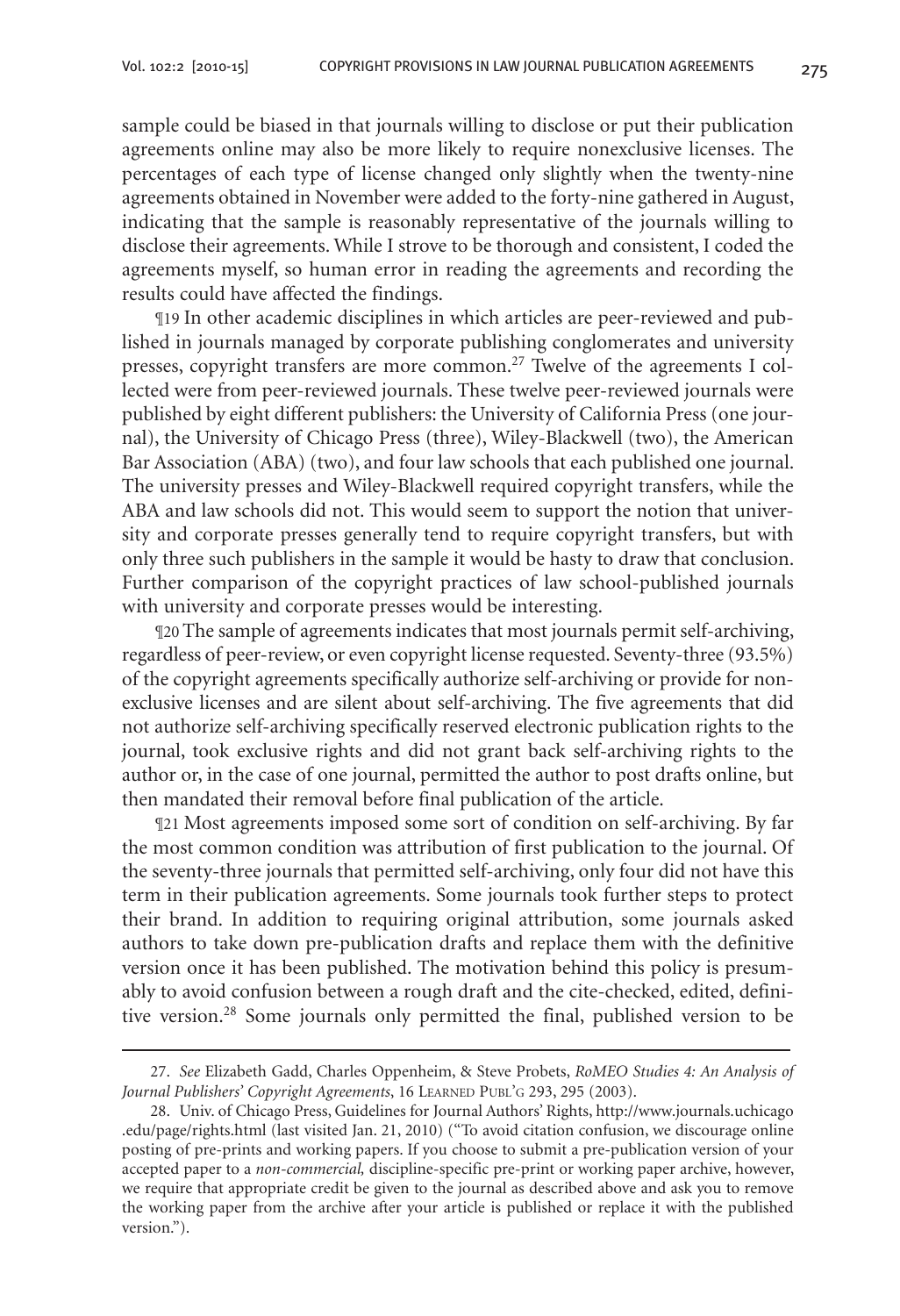276 Law Library Journal Vol. 102:2 [2010-15]

self-archived. This policy contrasts strongly with the self-archiving policies of publishers in other disciplines, many of whom only allow archiving of preprints (drafts before peer review) or postprints (drafts including revisions made in response to peer review, but not including the publisher's final editing and formatting).

¶22 Most journals that asked for more than nonexclusive licenses seemed more concerned about competition in print publication than online distribution. Of the forty-three agreements that contained copyright transfers or exclusive licenses, only eight placed embargoes on self-archiving. Rather, most exclusive licenses bar republication in other journals or edited books for a time. This period of exclusivity is apparently intended to position the journal to collect license fees from commercial publishers of textbooks and periodicals and to prevent the author from publishing in another journal immediately after first publication (most of the publication agreements in the sample required the author to warrant that the article had not been previously published). Embargo periods ranged from six months to two years, with most journals selecting the middle ground of a one-year embargo.

¶23 It is difficult to quantify the influence of the AALS and Open Access model agreements on law journals, because many journals use the model agreements as templates and modify them to suit their particular needs. As I read publication agreements for this study, I noticed that many provisions bore a strong resemblance to their model counterparts, so it is clear that these model agreements have had some effect on journals' copyright policies. Fourteen agreements appeared to adopt the AALS agreement with few or no changes. The AALS agreement was developed before the Open Access agreement and had the backing of a major legal education organization, so it is not surprising that many more journal agreements had adopted or borrowed from the AALS model. Only three of the agreements examined in this study expressly provided for Creative Commons licenses. While nonexclusive licenses would not prevent an author from attaching a Creative Commons license, the lack of a specific provision indicates that most journal editors have not yet considered these licenses common enough to warrant express mention in their publication agreements.

¶24 Based on the publication agreements I examined, it appears that journals are accepting author rights and moving from copyright transfers to nonexclusive licenses or exclusive licenses that are limited in scope and duration. Self-archiving has also become widely permitted. The practice of transferring copyright and then granting back a nonexclusive license to the author in the same publication agreement seems to have little practical difference from a carefully crafted exclusive or nonexclusive license for the journal. On the whole, most journal publication agreements provided for a nonexclusive license (either immediately or after the exclusive license expires), and virtually all agreements permitted self-archiving at some point, with some conditions. This indicates that journals are becoming more accepting of author rights and the green road to open access. However, there is still some work to be done.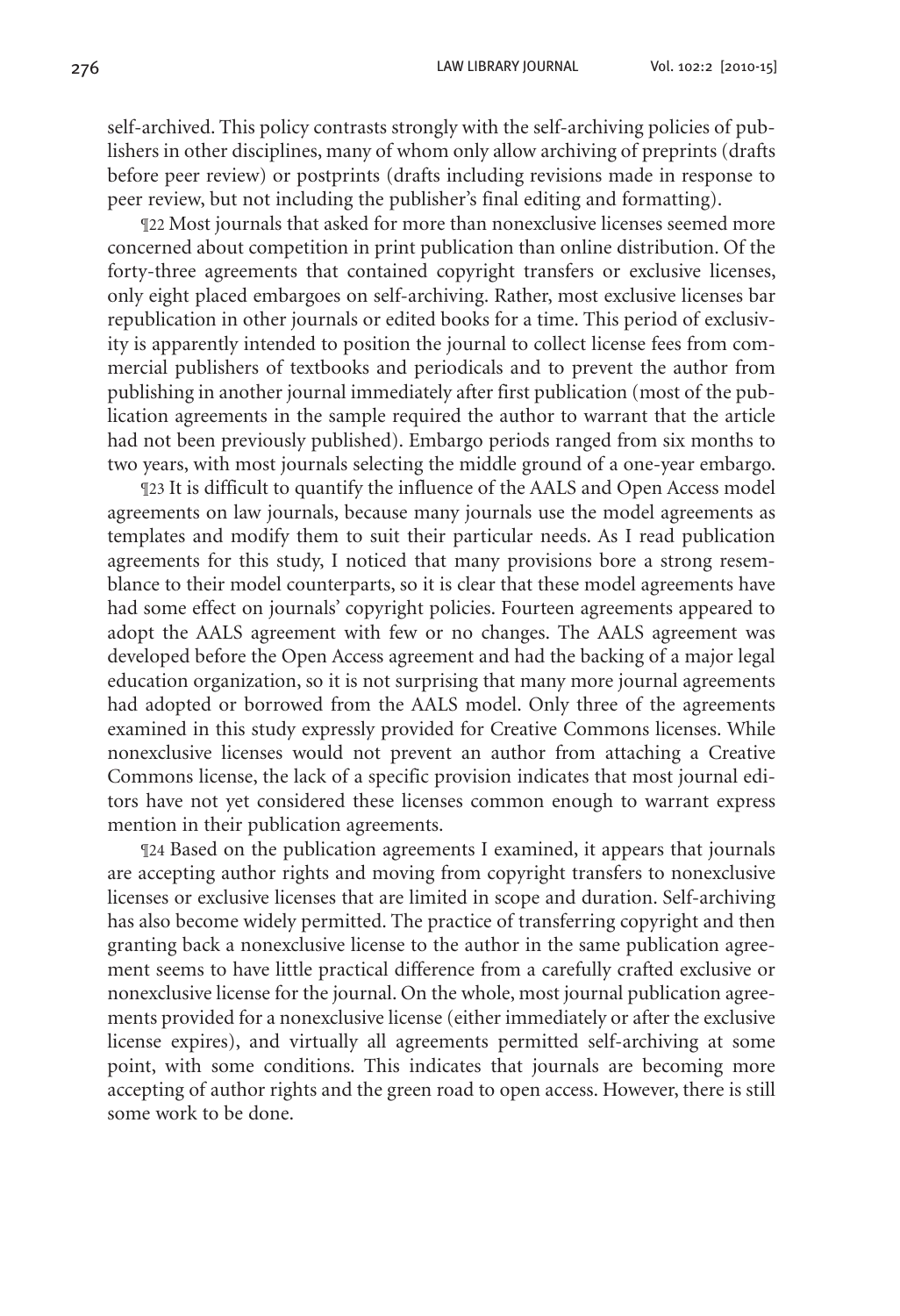## **Recommendations**

¶25 Publication agreements can have long-lasting consequences for authors, journals, libraries, book editors, and readers, so when authors are considering which journals to publish in, the terms of publication agreements are a relevant factor. The Open Access Law Principles call for journals subscribing to the principles to post their agreements online if they do not adopt the Open Access Law model agreement.<sup>29</sup> Unfortunately, most of the agreements in my sample were not readily accessible. Only fourteen (17.9%) journals had agreements available on their web site in a place where a busy author would have a realistic chance of finding them.

¶26 In terms of access to publication agreements, most discouraging is the stance of some journals that their publication agreements should not be fully public. Several journals would not share the agreement with me, stating that they show them only to committed authors. Several more provided their agreements, but asked for assurances that the text would not be published. Such policies are particularly troublesome because most authors submit manuscripts to multiple journals at once. They thus may have competing publication offers, and knowing copyright terms could be valuable in selecting the best offer. Publication decisions are often made very quickly, so even if journal editors send a publication agreement with an offer, this may not give authors enough time to make informed decisions.

¶27 Publication agreements often contain provisions not relating to copyright, such as descriptions of the production process, author warranties to reduce the journal's liability, and information regarding reprints. It is not clear, though, what would make them in any sense proprietary. A journal's value is largely determined by the scholarly quality of its content and the efficient execution of editing and production. None of these factors are influenced greatly by the secrecy of publication agreements, so it is difficult to imagine what competitive edge nondisclosure provides. One journal explained to me that it regarded its publication agreement as an internal document. But publication agreements directly affect many parties outside the staff and are, in many ways, concrete expressions of the journal's copyright policies; thus they should be not regarded as any more internal than their submission guidelines.

¶28 Publicly posting agreements online would enable authors to place their articles in journals that have favorable publication agreements. Librarians and authors seeking to archive scholarship could gain useful information about journal policies, and journal editors would be able to ascertain if their agreements were within the discipline's norm. To the extent that a certain copyright policy causes a competitive disadvantage for a journal, then the journal could adapt by negotiating alternative terms with authors or amending its agreement. If authors are to know whether they will be able to retain their copyright and librarians are to know what works can be self-archived by their faculty, public disclosure of publication agreements is a crucial first step. Several projects collect and present information on journal copyright policies online, enabling authors to easily inform themselves

29. Sci. Commons, *supra* note 13.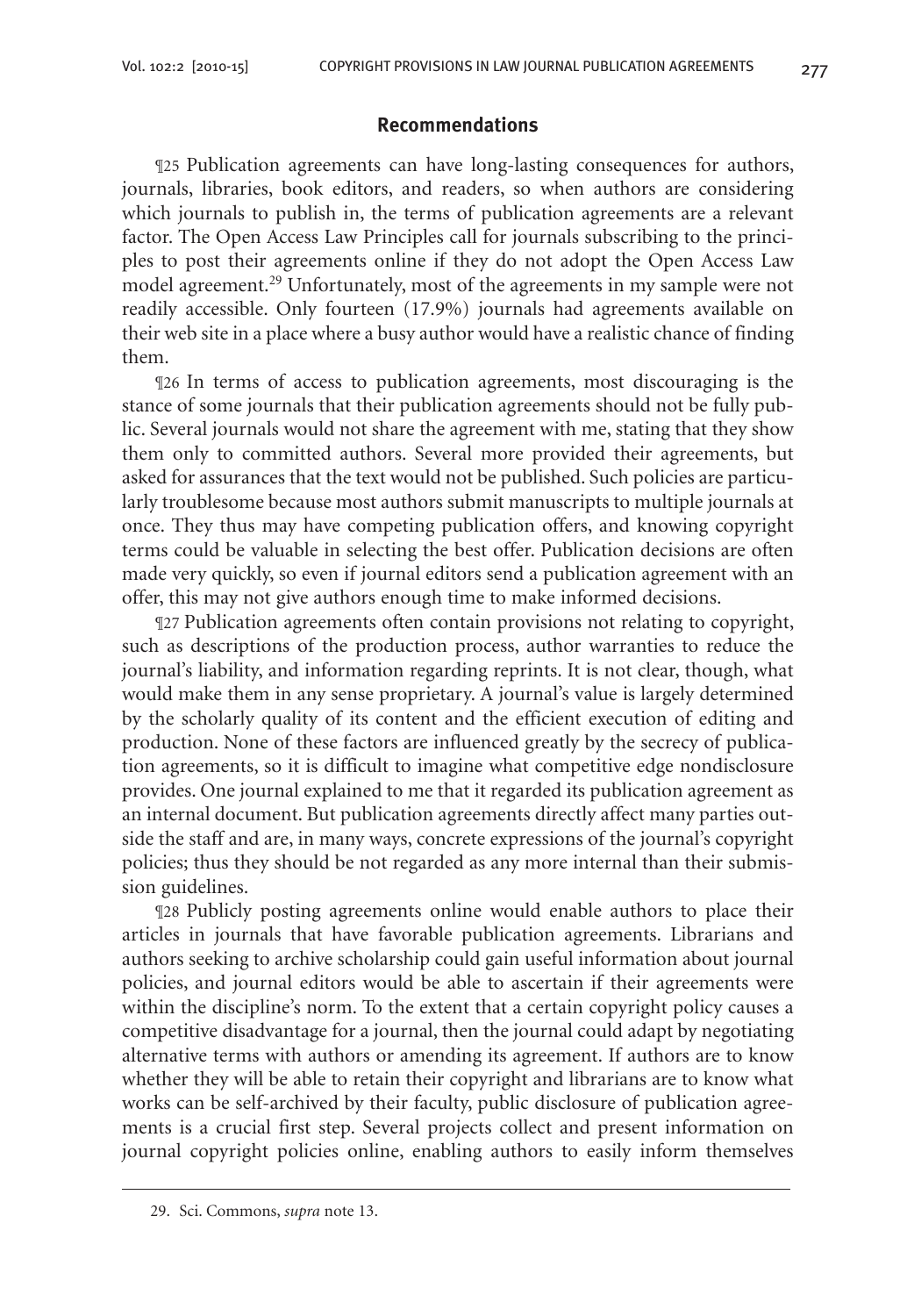about journals with which they may publish.<sup>30</sup> Journals should disclose their copyright and self-archiving policies to these groups and keep their information current and accurate.

¶29 It appears that authors expect certain rights to their articles, regardless of whether they transfer copyright. If a journal wants to have the right to publish an article in an issue, on its web site, in any database, and control permissions for reprinting articles in textbooks and anthologies, while also permitting the author to self-archive and reproduce for classroom use and later work (perhaps with some conditions), then copyright transfer is unnecessary. Properly worded exclusive or nonexclusive licenses can achieve the same objectives while also letting the author retain rights that might have been left unaddressed.

¶30 Many journals have successfully adopted nonexclusive or limited exclusive licenses to allocate copyright privileges to authors. Journals that request copyright transfers should reevaluate whether copyright ownership is necessary to fulfill their publishing objectives. Limited embargoes to avoid direct competition clearly aid journals' interests in publishing original scholarship, and requiring original attribution acknowledges journals' editing contributions and eases citation for the reader.

¶31 Requiring authors to archive the definitive version also simplifies citation and increases articles' value to most readers, who want the final version, but it also reduces authors' autonomy over their drafts. Perhaps during editing an author decides to remove a section and develop it into another article. She may want to leave the draft in SSRN to obtain comments about that section. Or maybe an author wishes to leave documentation about her scholarly thought process. The popularity of preprint archives should also lead journals to adopt clear policies on archiving pre-publication drafts. A journal's interest in ensuring that the definitive version is clearly marked may be served by asking authors to clearly mark archived drafts as unpublished instead of requesting their removal.

¶32 These recommendations are not entirely novel,31 but the information gained from this examination of journal publication agreements indicates that they are well-grounded in journals' growing experience with open access and author rights. Many journals have adopted agreements that keep copyright and other valuable rights with authors. Authors can encourage journals with which they publish to use nonexclusive or limited exclusive licenses, request modifications to agreements, or attach addenda. Librarians should continue to educate authors about their options and advise editors to use agreements distributing rights over legal scholarship that serve all parties, including the general public. Based on responses to my inquiries, it appears that for some schools, publication agreements for all journals are developed by a central office. In some schools, those

<sup>30.</sup> *See, e.g.*, CopyrightExperiences, http://commons.umlaw.net/index.php?title=Main\_Page (last visited Jan. 21, 2010); SHERPA/RoMEO, Publisher Copyright Policies & Self-Archiving, http:// www.sherpa.ac.uk/romeo (last visited Jan. 21, 2010). The Washington and Lee journals site contains some, although not complete, information on journal copyright policies. Washington & Lee Univ. Sch. of Law, Law Journals: Submissions and Ranking, *supra* note 25.

<sup>31.</sup> For proposals to make law journals more friendly to open access, see Danner, *supra* note 2, at 394–95; Hunter, *supra* note 7, at 638–39; Parker, *supra* note 15, at 471–72.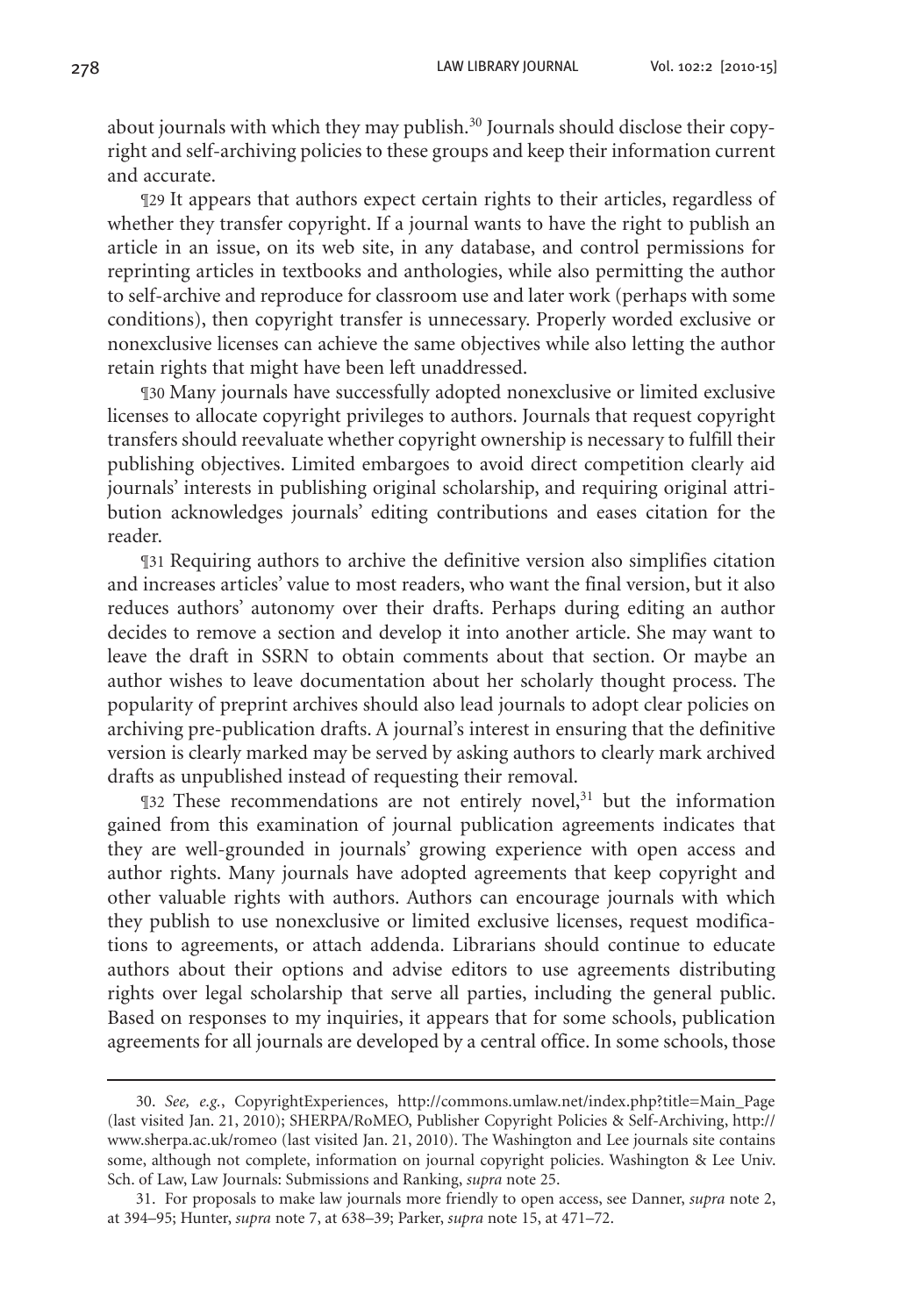offices were located in the law school library. On the other hand, some journals appeared to operate independently from the law school administration or other journals. Thus, it is not clear who (law school administrator, librarian, or journal editor) is most responsible for setting policies relating to publication agreements. The study also shows that many agreements permit self-archiving, so legal scholarship is fertile ground for librarians seeking to harvest articles for institutional and disciplinary repositories.

¶33 Further research would help answer questions such as: How have journal copyright policies changed over time? What are the differences between peerreviewed and student-edited journals or between journals published by law schools instead of academic publishers? How many journals impose embargoes on selfarchiving or require (or prohibit) use of the definitive version instead of drafts? To what extent are authors and editors negotiating and modifying agreements? It appears copyright agreements are not the primary obstacle to widespread selfarchiving of legal scholarship. If this is so, what obstacles require more attention?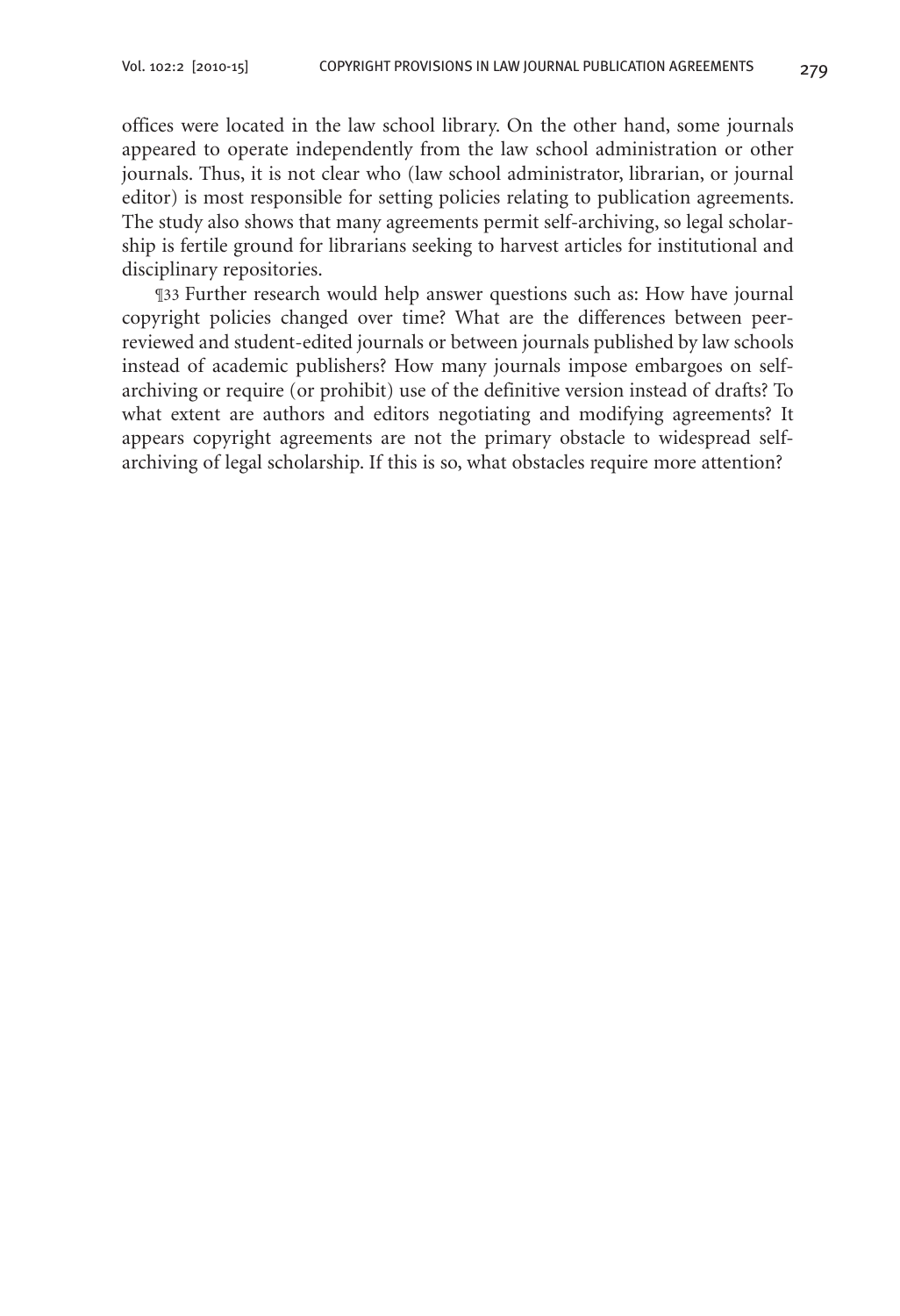## **Appendix**

List of Law Journals Contacted by Rank (Titles in bold indicate publication agreement was obtained)

- 1. Harvard Law Review
- **2. Yale Law Journal**
- 3. Columbia Law Review
- **4. Stanford Law Review**
- 5. New York University Law Review
- **6. California Law Review**
- 7. University of Pennsylvania Law Review
- **8. Georgetown Law Journal**
- **9. Virginia Law Review**
- **10. Cornell Law Review**
- **11. Texas Law Review**
- 11. University of Chicago Law Review
- 13. UCLA Law Review
- 14. Michigan Law Review
- **15. Northwestern University Law Review**
- **16. Minnesota Law Review**
- 17. Fordham Law Review
- **18. Vanderbilt Law Review**
- **19. Duke Law Journal**
- 20. William and Mary Law Review
- 21. Southern California Law Review
- 22. Iowa Law Review
- 23. Harvard Journal of Law & Technology
- **24. Supreme Court Review**
- **25. Notre Dame Law Review**
- 26. North Carolina Law Review
- 27. American Journal of International Law
- 28. University of Illinois Law Review
- 29. Boston University Law Review
- 30. Emory Law Journal
- **31. UC Davis Law Review**
- 32. Hastings Law Journal
- 33. Harvard International Law Journal
- **34. Boston College Law Review**
- 35. Ohio State Law Journal
- 36. Cardozo Law Review
- 37. Virginia Journal of International Law
- **38. Law and Contemporary Problems**
- 39. Wisconsin Law Review
- **40. Harvard Civil Rights-Civil Liberties Law Review**
- **41. Harvard Journal of Law & Public Policy**
- **42. Houston Law Review**
- **43. Indiana Law Journal**
- 44. Wake Forest Law Review
- **45. Berkeley Technology Law Journal**
- 46. Florida Law Review
- 47. American University Law Review
- **48. Washington University Law Review**
- 49. American Journal of Comparative Law
- 50. Harvard Journal on Legislation
- 51. Arizona Law Review
- **51. Connecticut Law Review**
- **53. University of Pennsylvania Journal of Constitutional Law**
- **54. Journal of Legal Studies**
- 55. Journal of Empirical Legal Studies
- 56. University of Colorado Law Review
- **56. Villanova Law Review**
- 58. Yale Law & Policy Review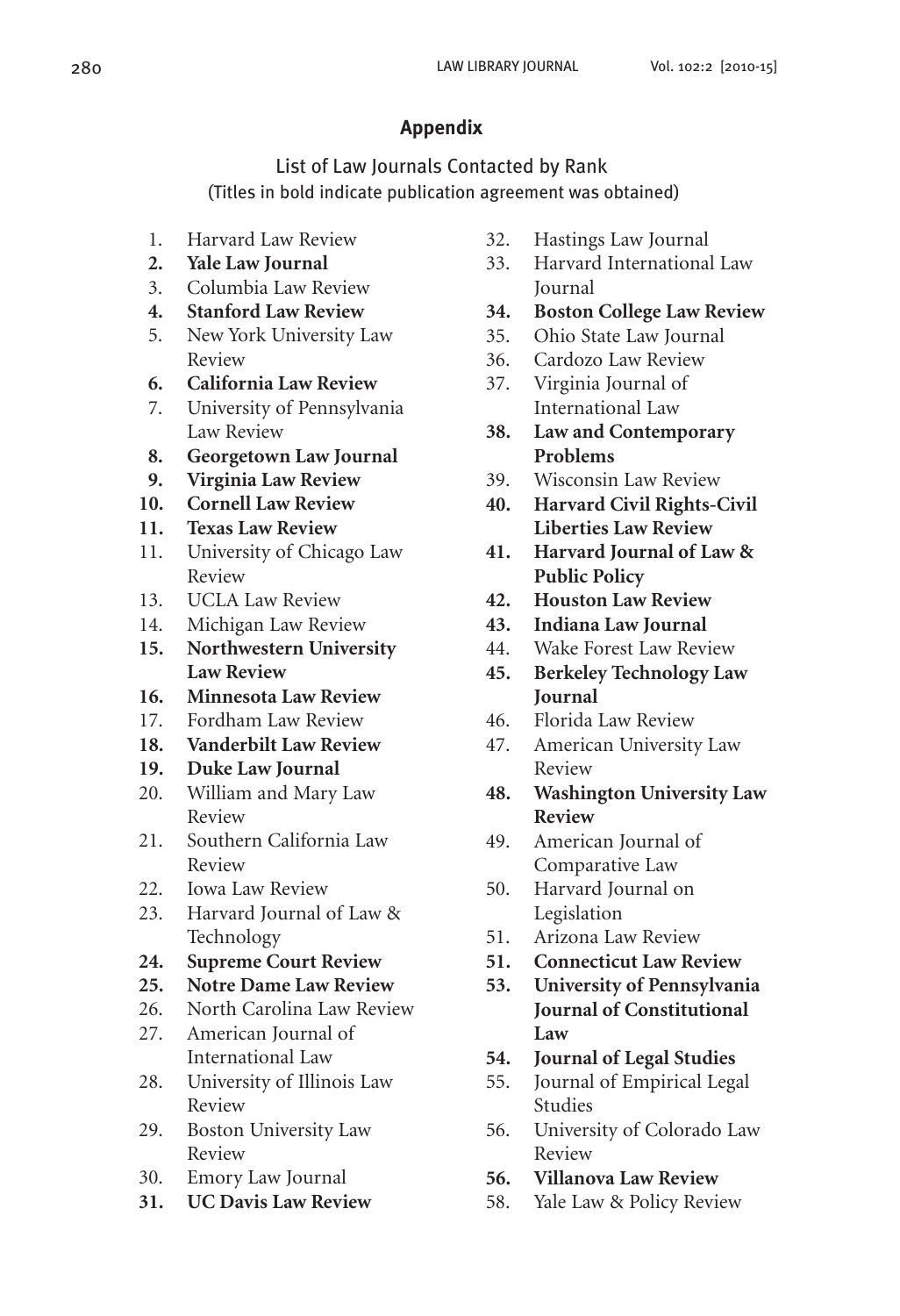- **59. Brooklyn Law Review**
- **60. Business Lawyer**
- **61. Harvard Environmental Law Review**
- **62. DePaul Law Review**
- 62. University of Cincinnati Law Review
- 64. Michigan Telecommunications and Technology Law Review
- 64. Yale Journal on Regulation
- **66. George Washington Law Review**
- **67. American Criminal Law Review**
- 67. Washington Law Review
- **69. Tulane Law Review**
- **70. Hofstra Law Review**
- 71. Harvard Negotiation Law Review
- 71. University of Michigan Journal of Law Reform
- **73. Chicago Journal of International Law**
- **74. Washington and Lee Law Review**
- **75. Georgia Law Review**
- 76. Alabama Law Review
- **77. Harvard Journal of Law & Gender**
- **78. Columbia Journal of Transnational Law**
- **79. Yale Journal of International Law**
- 80. Akron Law Review
- **80. San Diego Law Review**
- **82. University of Chicago Legal Forum**
- 83. Buffalo Law Review
- 83. Fordham Urban Law Journal
- 83. Michigan Journal of International Law
- 86. Loyola of Los Angeles Law Review
- **87. Chicago-Kent Law Review**
- **87. Georgetown Journal of Legal Ethics**
- 89. Columbia Human Rights Law Review
- **90. Journal of Corporation Law**
- 90. Stanford Environmental Law Journal
- **92. Brigham Young University Law Review**
- 93. Berkeley Journal of International Law
- **93. Vanderbilt Journal of Transnational Law**
- **95. American University International Law Review**
- **96. Florida State University Law Review**
- 97. American Business Law Journal
- **97. University of Pittsburgh Law Review**
- **99. Arizona State Law Journal**
- 99. SMU Law Review
- **101. Stanford Technology Law Review**
- **101. Supreme Court Economic Review**
- 103. American Journal of Law & Medicine
- **103. Cornell Journal of Law and Public Policy**
- 105. Indiana Law Review
- 106. Columbia Journal of Environmental Law
- **107. Oregon Law Review**
- **107. Virginia Law Review In Brief**
- 109. Columbia Science and Technology Law Review
- **110. Utah Law Review**
- 111. Michigan Journal of Race & Law
- 111. William & Mary Bill of Rights Journal
- 113. New York University Annual Survey of American Law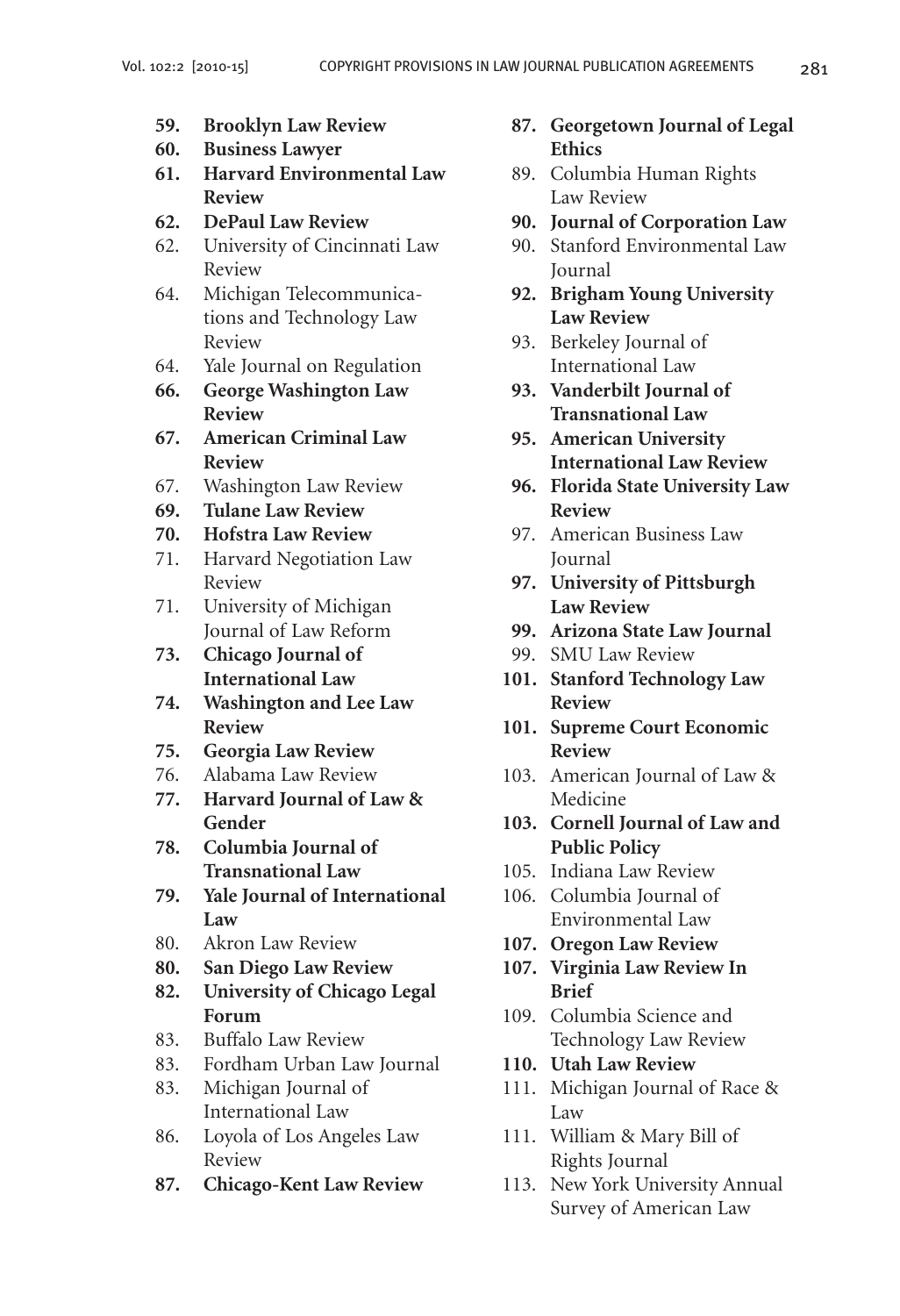- 
- 114. George Washington International Law Review
- 114. Nebraska Law Review
- 116. Columbia Business Law Review
- **116. Cornell International Law Journal**
- 116. South Carolina Law Review
- 119. Administrative Law Review
- 119. Antitrust Law Journal
- **119. Delaware Journal of Corporate Law**
- **119. Harvard Law & Policy Review**
- **119. Pepperdine Law Review**
- 125. Catholic University Law Review
- 125. Chapman Law Review
- 127. Loyola University Chicago Law Journal
- **128. Stanford Law & Policy Review**
- 129. Fordham International Law Journal
- **129. Ohio State Journal of Criminal Law**
- 131. Case Western Reserve Law Review
- 132. Journal of Criminal Law and Criminology
- 132. Santa Clara Law Review
- 132. Texas International Law Journal
- 135. Stanford Journal of Law, Business & Finance
- 135. University of Richmond Law Review
- 137. Journal of National Security Law & Policy
- 137. Saint Louis University Law Journal
- 139. Boston College International and Comparative Law Review
- **139. California Western Law Review**
- 139. University of Kansas Law Review
- 139. University of Pennsylvania Journal of International Law
- 143. Boston University International Law Journal
- **143. Rutgers Law Review**
- 143. Seton Hall Law Review
- **146. Clinical Law Review**
- **146. Ohio State Journal on Dispute Resolution**
- **146. St. John's Law Review**
- 149. American Bankruptcy Institute Law Review
- 149. Lewis & Clark Law Review
- 151. Fordham Intellectual Property, Media & Entertainment Law Journal
- 151. Harvard Human Rights Journal
- 153. Penn State Law Review
- 153. University of Miami Law Review
- **155. Albany Law Review**
- 155. Missouri Law Review
- 155. Tax Law Review
- 158. Columbia Journal of Law & the Arts
- 159. Journal of Gender, Race & **Iustice**
- 160. Kentucky Law Journal
- 160. New England Law Review
- 162. New York University Environmental Law Journal
- **162. New York University Review of Law & Social Change**
- 164. University of San Francisco Law Review
- 165. Boston College Third World Law Journal
- 166. Albany Law Journal of Science & Technology
- 166. Temple Law Review
- 166. Virginia Journal of Social Policy & the Law
- 169. Drake Law Review